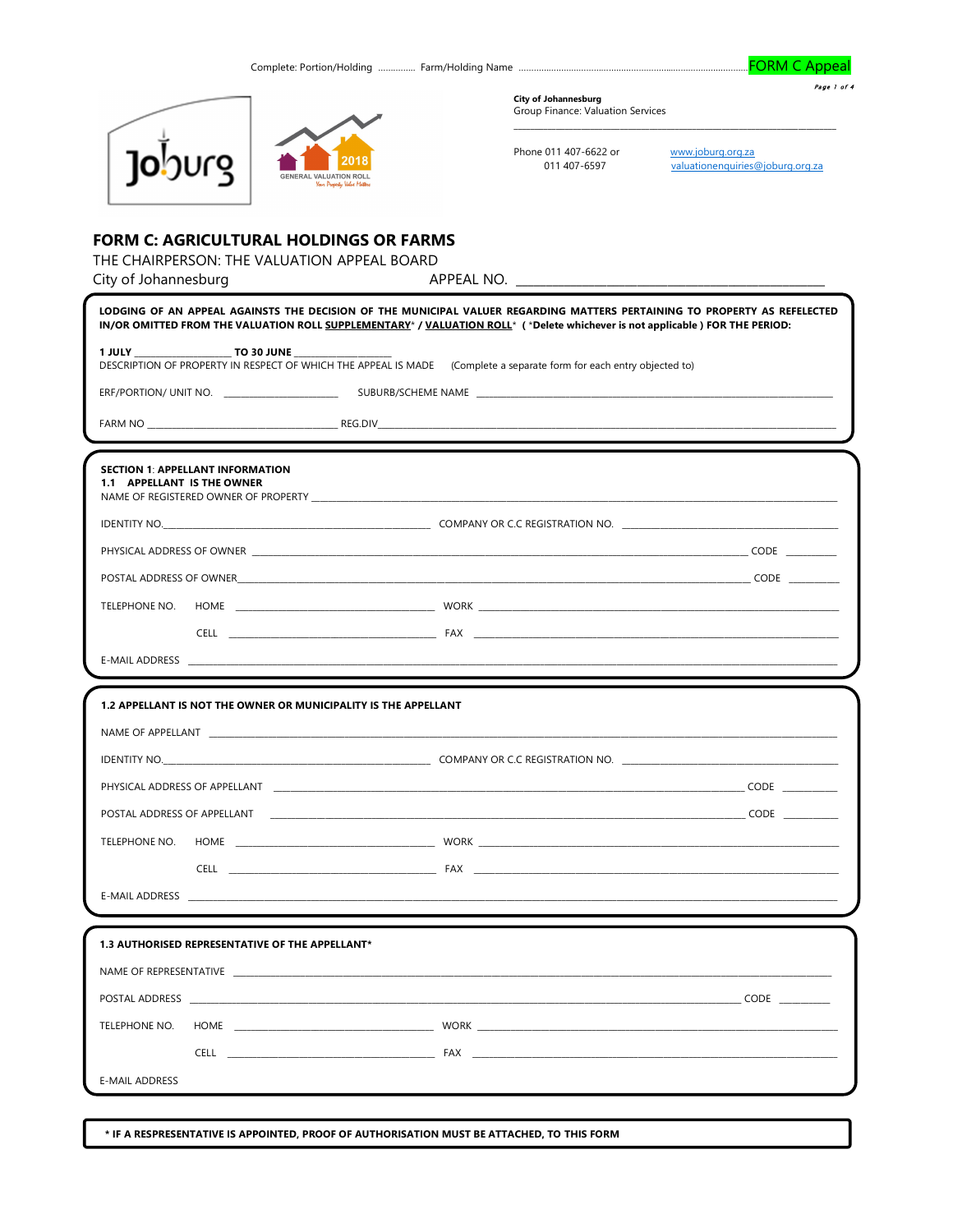| City of Johannesburg                                                                                                                                                                                                                                                                                                                                                                            |  |  |  |
|-------------------------------------------------------------------------------------------------------------------------------------------------------------------------------------------------------------------------------------------------------------------------------------------------------------------------------------------------------------------------------------------------|--|--|--|
| SECTION 2: PROPERTY DETAILS (FOR SECTIONAL TITLES SEE SECTION 4)                                                                                                                                                                                                                                                                                                                                |  |  |  |
|                                                                                                                                                                                                                                                                                                                                                                                                 |  |  |  |
|                                                                                                                                                                                                                                                                                                                                                                                                 |  |  |  |
|                                                                                                                                                                                                                                                                                                                                                                                                 |  |  |  |
|                                                                                                                                                                                                                                                                                                                                                                                                 |  |  |  |
|                                                                                                                                                                                                                                                                                                                                                                                                 |  |  |  |
|                                                                                                                                                                                                                                                                                                                                                                                                 |  |  |  |
| IN FAVOUR OF THE RESERVED OF THE RESERVED OF THE RESERVED OF THE RESERVED OF THE RESERVED OF THE RESERVED OF THE RESERVED OF THE RESERVED OF THE RESERVED OF THE RESERVED OF THE RESERVED OF THE RESERVED OF THE RESERVED OF T                                                                                                                                                                  |  |  |  |
|                                                                                                                                                                                                                                                                                                                                                                                                 |  |  |  |
|                                                                                                                                                                                                                                                                                                                                                                                                 |  |  |  |
|                                                                                                                                                                                                                                                                                                                                                                                                 |  |  |  |
|                                                                                                                                                                                                                                                                                                                                                                                                 |  |  |  |
|                                                                                                                                                                                                                                                                                                                                                                                                 |  |  |  |
|                                                                                                                                                                                                                                                                                                                                                                                                 |  |  |  |
| IS ANY PORTION OF THE PROPERTY USED FOR ANY PURPOSE OTHER THAN AGRICULTURAL? (e.g. Business, mining, eco-tourism, trading in or hunting of game)                                                                                                                                                                                                                                                |  |  |  |
| SECTION 3: DESCRIPTION OF RESIDENTIAL DWELLING (FOR SECTIONAL TITLES SEE SECTION 4) (INDICATE NUMBER OR STATE YES / NO)<br>3.1 MAIN DWELLING<br>3.2 OTHER BUILDINGS - ATTACH AS ANNEXURE A<br>BUILDING NO. ________________DESCRIPTION____________________SIZE (m2) ________________CONDITION______________________IS THE BUILDING FUNCTIONAL ?__________<br>3.3<br><b>Tick</b><br>YES<br>. NO_ |  |  |  |
|                                                                                                                                                                                                                                                                                                                                                                                                 |  |  |  |
|                                                                                                                                                                                                                                                                                                                                                                                                 |  |  |  |
| IF NECESSARY PROVIDE ANNEXURE B<br>3.4 LAND ANALYSIS:                                                                                                                                                                                                                                                                                                                                           |  |  |  |
|                                                                                                                                                                                                                                                                                                                                                                                                 |  |  |  |
|                                                                                                                                                                                                                                                                                                                                                                                                 |  |  |  |
| TOTAL (ha) ________________________________CONDITION OF FENCES: GOOD _________AVERAGE_________ POOR___________ AREA GAME FENCED (ha) __________________                                                                                                                                                                                                                                         |  |  |  |

Complete: Portion/Holding …….…….. Farm/Holding Name ……………………………………………………..…………………………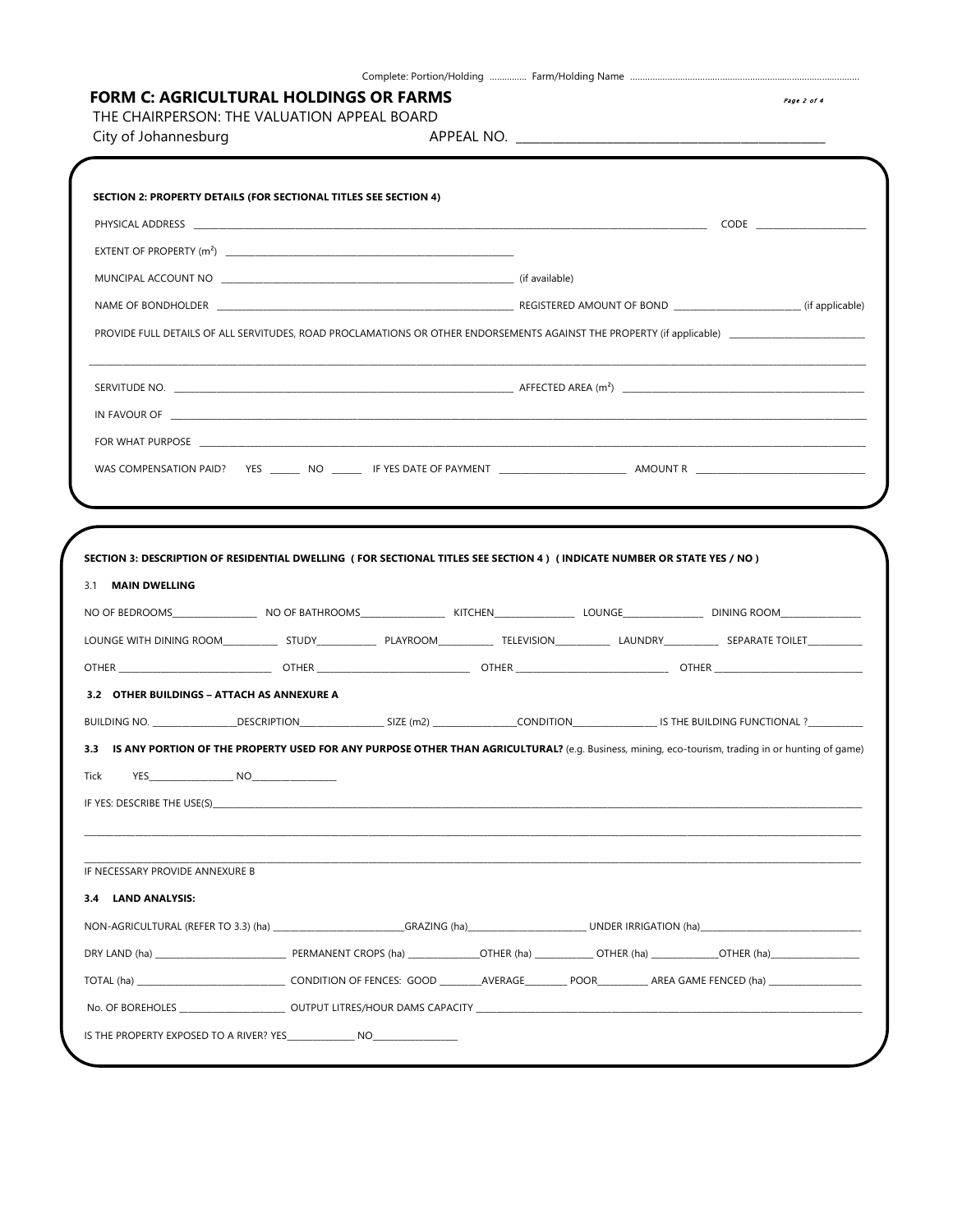## FORM C: AGRICULTURAL HOLDINGS OR FARMS **Page 3 of 4**  $P_{age 3 of 4}$

THE CHAIRPERSON: THE VALUATION APPEAL BOARD

| City of Johannesburg                                                                                                                                    |                                                                           |  |
|---------------------------------------------------------------------------------------------------------------------------------------------------------|---------------------------------------------------------------------------|--|
| 3.5 OTHER                                                                                                                                               |                                                                           |  |
|                                                                                                                                                         |                                                                           |  |
| DO YOU HAVE WATER RIGHTS?                                                                                                                               | YES NO                                                                    |  |
|                                                                                                                                                         |                                                                           |  |
| HAVE YOU APPLIED FOR A REZONING OR CONSENT USE? YES _________ NO __________<br>(CONSENT USE e.g as guest houses, business, etc.)                        |                                                                           |  |
|                                                                                                                                                         |                                                                           |  |
| HAS YOUR AGRICULTURAL HOLDINGS PROPERTY BEEN EXCISED YES NO THE YES: NEW FARM DESCRIPTION                                                               |                                                                           |  |
| HAS THE TOWNSHIP APPLIED FOR OR PROCLAIMED? YES ___________ NO ____________                                                                             |                                                                           |  |
|                                                                                                                                                         |                                                                           |  |
| TENANT AND RENT INFORMATION - ANNEXURE C                                                                                                                |                                                                           |  |
|                                                                                                                                                         |                                                                           |  |
|                                                                                                                                                         |                                                                           |  |
| <b>SECTION 4: MARKET INFORMATION</b><br>IF YOUR PROPERTY IS CURRENTLY ON THE MARKET WHAT IS THE ASKING PRICE?                                           |                                                                           |  |
|                                                                                                                                                         |                                                                           |  |
| IF YOUR PROPERTY HAS BEEN ON THE MARKET IN THE LAST 3 YEARS WHAT WAS THE ASKING PRICE?                                                                  |                                                                           |  |
|                                                                                                                                                         |                                                                           |  |
|                                                                                                                                                         |                                                                           |  |
| NAME OF AGENT<br>SALES TRANSACTIONS (OF OTHER PROPERTIES IN THE VICINITY) USED BY APPELLANT IN DETERMINING THE MARKET VALUE OF THE PROPERTY OBJECTED TO |                                                                           |  |
|                                                                                                                                                         |                                                                           |  |
|                                                                                                                                                         |                                                                           |  |
| <b>SECTION 5: APPEAL DETAILS</b>                                                                                                                        | PARTICULARS AS REFLECTED IN VALUATION ROLL CHANGES REQUESTED BY APPELLANT |  |
| DESCRIPTION OF THE PROPERTY/UNIT NO.                                                                                                                    |                                                                           |  |
|                                                                                                                                                         |                                                                           |  |
|                                                                                                                                                         |                                                                           |  |
|                                                                                                                                                         |                                                                           |  |
|                                                                                                                                                         |                                                                           |  |
|                                                                                                                                                         |                                                                           |  |
| NAME OF OWNER THE STATE OF STATE AND THE STATE OF STATE OF OWNER.                                                                                       |                                                                           |  |



### City of Johannesburg

Group Finance: Valuation Services